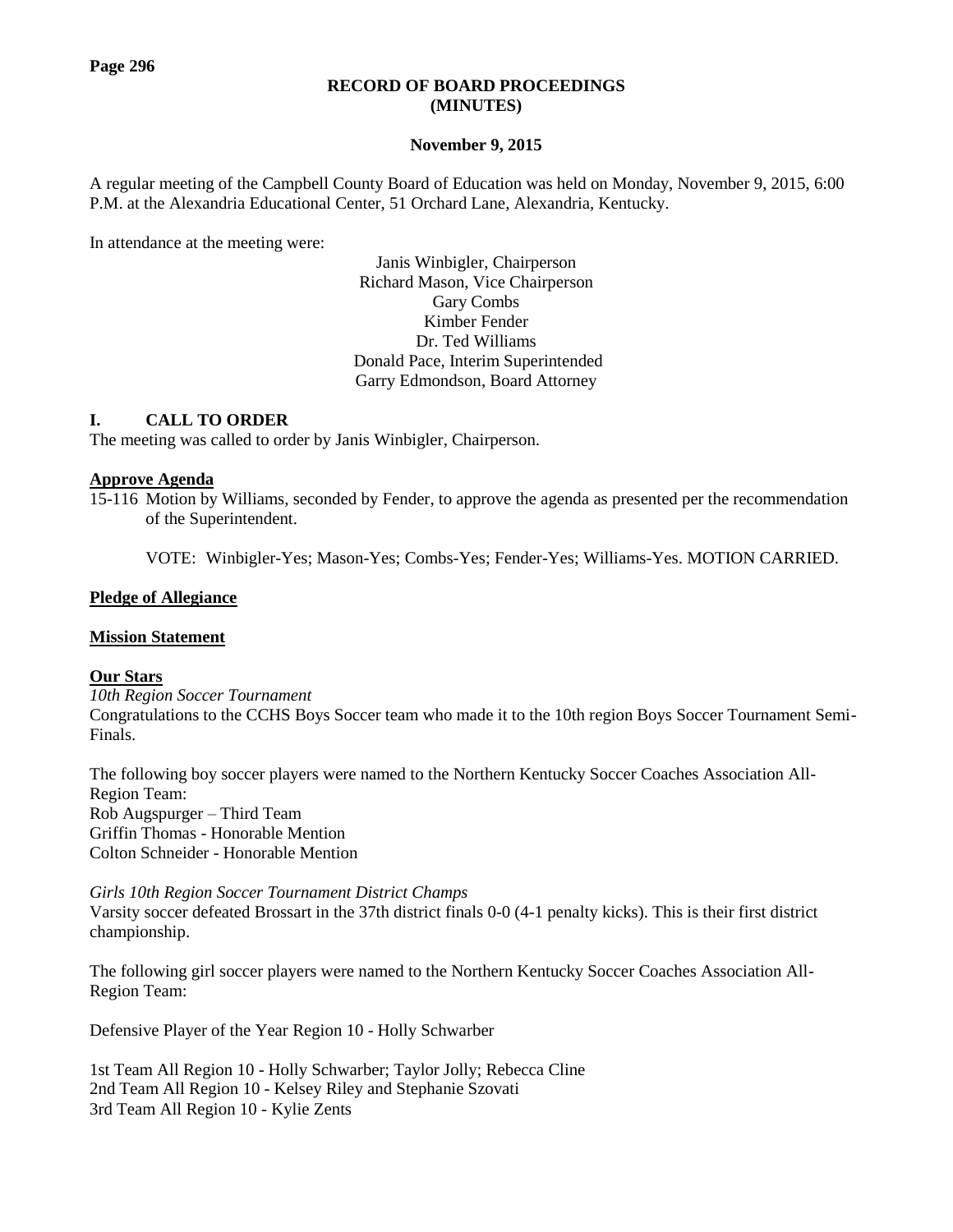# *Kentucky Jumpstart Coalition 2015 Financial Literacy Teacher of the Year Award*

Congratulations to Michael Florimonte for receiving the Kentucky JumpStart Coalition 2015 Financial Literacy Teacher of the Year award. This award honors a Kentucky teacher in grades K-12 who demonstrates an exceptional commitment to teaching financial literacy topics and motivating students to learn about personal finance. The grand prize includes paid registration for the 2015 Life Fundamental \$ Financial Literacy Summit and \$250 that can be used for financial literacy classroom materials or to attend additional training, such as the national JumpStart teacher conference.

# **Recess**

As provided in the agenda (as approved), the Board briefly recessed.

# **School Presentation**

Campbell County High School *Adam Ritter, Interim, Principal*

# **II. COMMUNICATIONS Audience Comments**

# **Board Member Comments**

# **Superintendent Comments**

# **Personnel Actions**

| <b>NAME</b>            | <b>POSITION</b>               | <b>ACTION / REASON</b> | <b>EFFECTIVE</b> | <b>LOCATION</b>       |
|------------------------|-------------------------------|------------------------|------------------|-----------------------|
| Blackaby, James        | Maintenance Manager           | Resigned               | 12/4/2015        | <b>CCMS</b>           |
| Bradley, Gary          | Teacher                       | Retired                | 12/31/2015       | <b>CCMS</b>           |
| Carrasquel, Barbara    | Paraeducator                  | Resigned               | 1/8/2016         | <b>CCMS</b>           |
| Carroll, Shirley       | Secretary                     | Resigned               | 11/30/2015       | Crossroads            |
| Detro, Judy            | Custodian                     | Retired                | 12/31/2015       | <b>CCHS</b>           |
| Frey, Lori             | <b>Driver</b>                 | Leave without Pay      | $11/30$ and      | Transportation        |
|                        |                               |                        | 12/1/2015        |                       |
| Hollingsworth, Melissa | <b>Title One Tutor</b>        | Hired                  | 11/17/2015       | Campbell Ridge        |
| Lauer, Kathy           | <b>Food Service Secretary</b> | Retired                | 12/31/2015       | <b>Central Office</b> |
| Means, Susan           | Media Librarian               | Hired                  | 11/16/2015       | CCHS/CCMS             |
| Moody, Jennifer        | 21st Century Paraed           | Hired                  | 11/3/2015        | <b>CCMS</b>           |
| Price, Delbert         | From: Maintenance             | Position Change        | 12/7/2015        | <b>CCMS</b>           |
|                        | To: Maint. Manager            |                        |                  |                       |
| Webb, Jimmy            | Custodian                     | Retired                | 12/1/2015        | Campbell Ridge        |
| Wessling, Jaclyn       | Custodian                     | Hired                  | 11/16/2015       | Campbell Ridge        |
| Young, Ellen           | Tutor                         | Hired                  | 11/30/2015       | Crossroads            |

#### **Substitutes**

| Dornacher, Brenda | Sub Bus Monitor and<br>Sub Bus Driver | Hired | 11/9/2015  | Transportation       |
|-------------------|---------------------------------------|-------|------------|----------------------|
| Creech, Brandy    | Substitute<br>Paraeducator            | Hired | 12/1/2015  | District Wide        |
| Denolfi, Linda    | <b>Sub Bus Monitor</b>                | Hired | 11/17/2015 | Transportation       |
| Reynolds, James D | Youth Athletic Coach                  | Hired | 11/18/2015 | <b>CCMS</b>          |
| Strange, Rebecca  | Substitute<br>Paraeducator            | Hired | 12/1/2015  | <b>District Wide</b> |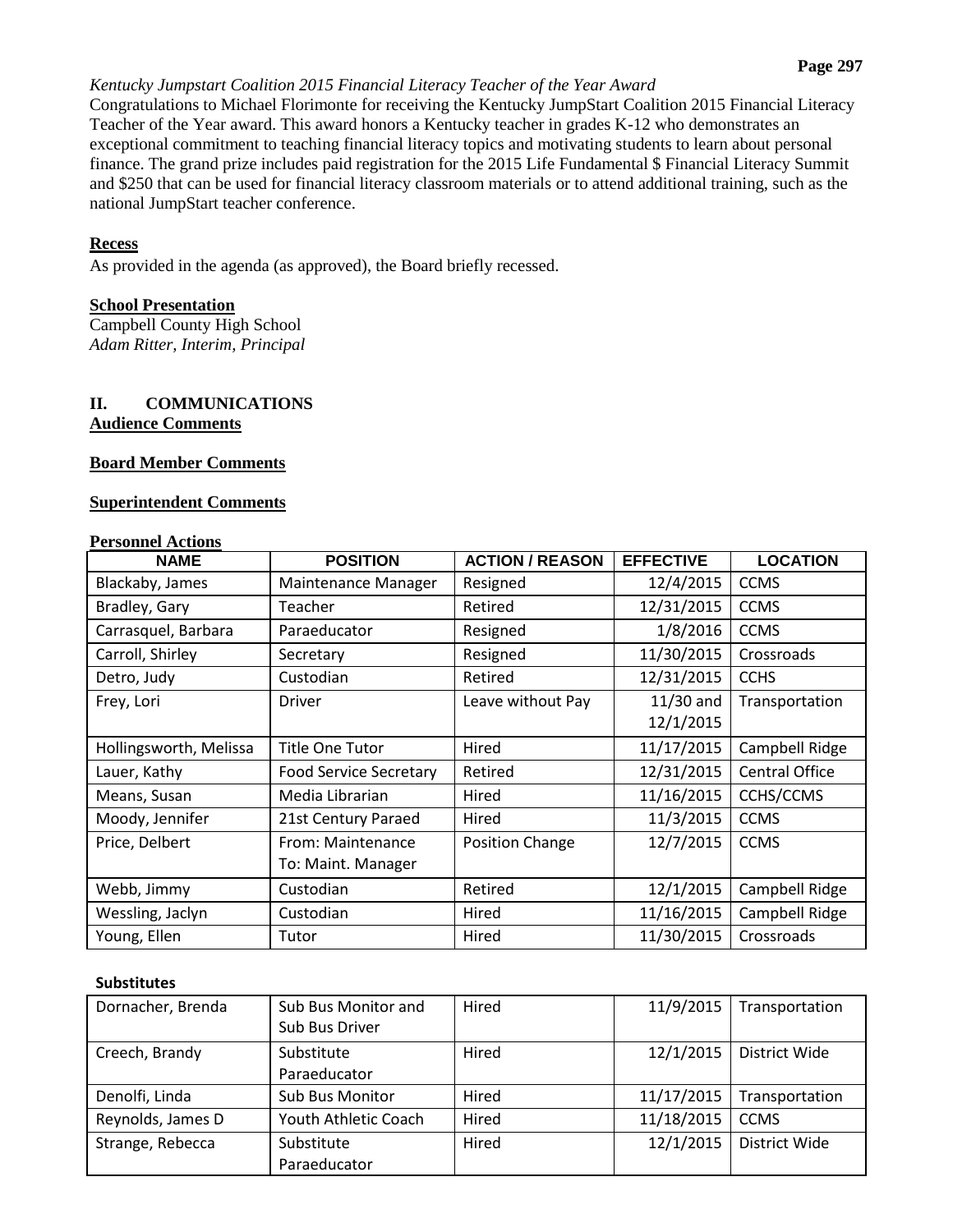# **Page 298**

## **Written Communications and Reports**

SBDM Minutes FRYSC Reports Pupil Personnel Report Public Relations Report School Related Field Trip Notifications Field Trip Report – Transportation Field Trip Report - Athletics

### **III. ACTION AGENDA 2016-17 School Calendar**

15-117 Motion made by Mason, seconded by Combs, to approve the 2016-17 District Calendar per the recommendation of the Superintendent.

VOTE: Winbigler-Yes; Mason-Yes; Combs-Yes; Fender-Yes; Williams-Yes. MOTION CARRIED.

# **V. CONSENT AGENDA**

15-118 Motion made by Fender, seconded by Williams, to approve the consent agenda as presented per the recommendation of the Superintendent.

### **Minutes**

October 14, 2015 – Special Meeting October 19, 2015 – Regular Meeting October 22, 2015 – Special Meeting October 27, 2015 – Special Meeting

#### **Bills - Addendum**

General Fund # 120181-120259 as listed in the Orders of the Treasurer

#### **Bills - Regular**

General Fund # 120260-120446 listed in the Orders of the Treasurer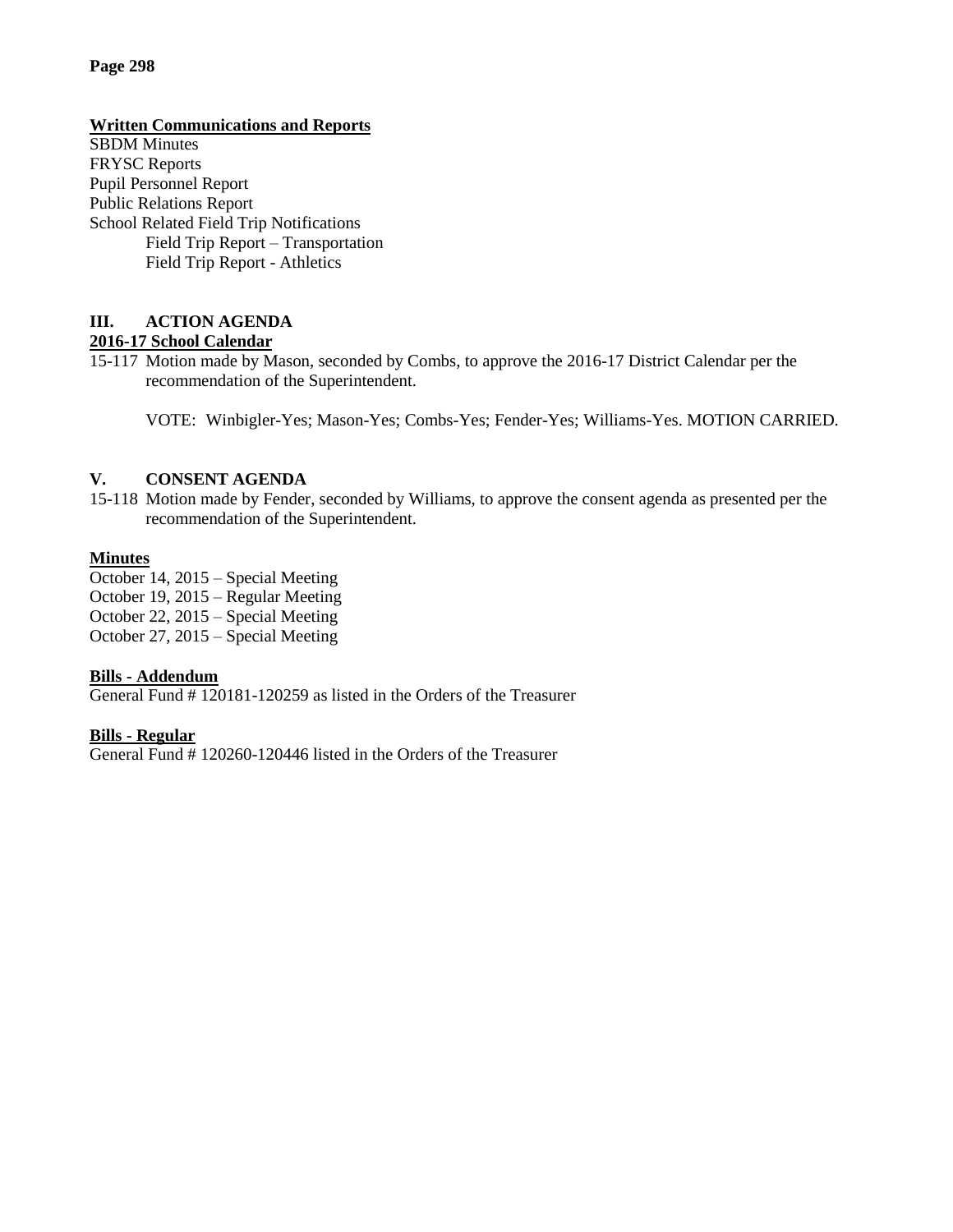### **Treasurer's Report**

| <b>Treasurer's Report</b>    |                  |                 |                                                         |               |                |  |  |
|------------------------------|------------------|-----------------|---------------------------------------------------------|---------------|----------------|--|--|
|                              | <b>Beginning</b> |                 | For Month Ended October 31, 2015<br><b>Expenditures</b> |               | <b>Ending</b>  |  |  |
| <b>Fund</b>                  | <b>Balance</b>   | <b>Revenues</b> | <b>Salaries</b>                                         | <b>Others</b> | <b>Balance</b> |  |  |
| General                      | 6,745,085        | 1,576,106       | (1,848,849)                                             | (594, 143)    | 5,878,199      |  |  |
| <b>Sick Leave</b><br>Retire. | 244,071          | $\mathbf 0$     | 0                                                       | $\mathbf 0$   | 244,071        |  |  |
| <b>Special Revenue</b>       | (263, 559)       | 24,650          | (274, 468)                                              | (174, 235)    | (687, 612)     |  |  |
| <b>District Activity</b>     | 166,634          | 34,661          |                                                         | (31, 719)     | 169,576        |  |  |
| <b>Capital Outlay</b>        | 450,921          |                 | 0                                                       |               | 450,921        |  |  |
| <b>Building</b>              |                  | 0               | $\pmb{0}$                                               | $\mathbf 0$   |                |  |  |
| <b>Construction</b>          |                  | 0               | $\mathbf 0$                                             | 0             |                |  |  |
| <b>Debt Service</b>          | (1,637,129)      | $\mathbf 0$     | $\mathbf 0$                                             | $\mathbf 0$   | (1,637,129)    |  |  |
| <b>Food Service</b>          | 69,697           | 101,856         | (59, 470)                                               | (167, 516)    | (55, 433)      |  |  |
| Totals *                     | \$<br>5,775,720  | 1,737,273       | (2, 182, 788)                                           | (967, 613)    | 4,362,593      |  |  |

Campbell County Board of Education

\* Cash and cash equivalents in all funds include approx. \$373,037 in investments and certificates of deposits yielding 0.585% and the remainder in interest-bearing checking accounts yielding 0.25%.

#### **Leave of Absence Requests**

Abbey Blythe, Teacher at Cline Elementary, from September 8, 2015 through December 9, 2015 for FMLA.

Peggy Boden, CBI Trainer at Campbell County High School, from October 21, 2015 through December 2, 2015 for FMLA.

Emily Cahill, Social Worker at Day Treatment, from October 12, 2015 through October 23, 2015 for FMLA.

Leslie Gillispie, Food Service Assistant at Cline Elementary, from September 14, 2015 through October 2, 2015 for FMLA; with Intermittent Leave to follow through June 30, 2016.

Betsy Hartig, Teacher at Cline Elementary, from October 12, 2015 through January 4, 2016 for FMLA.